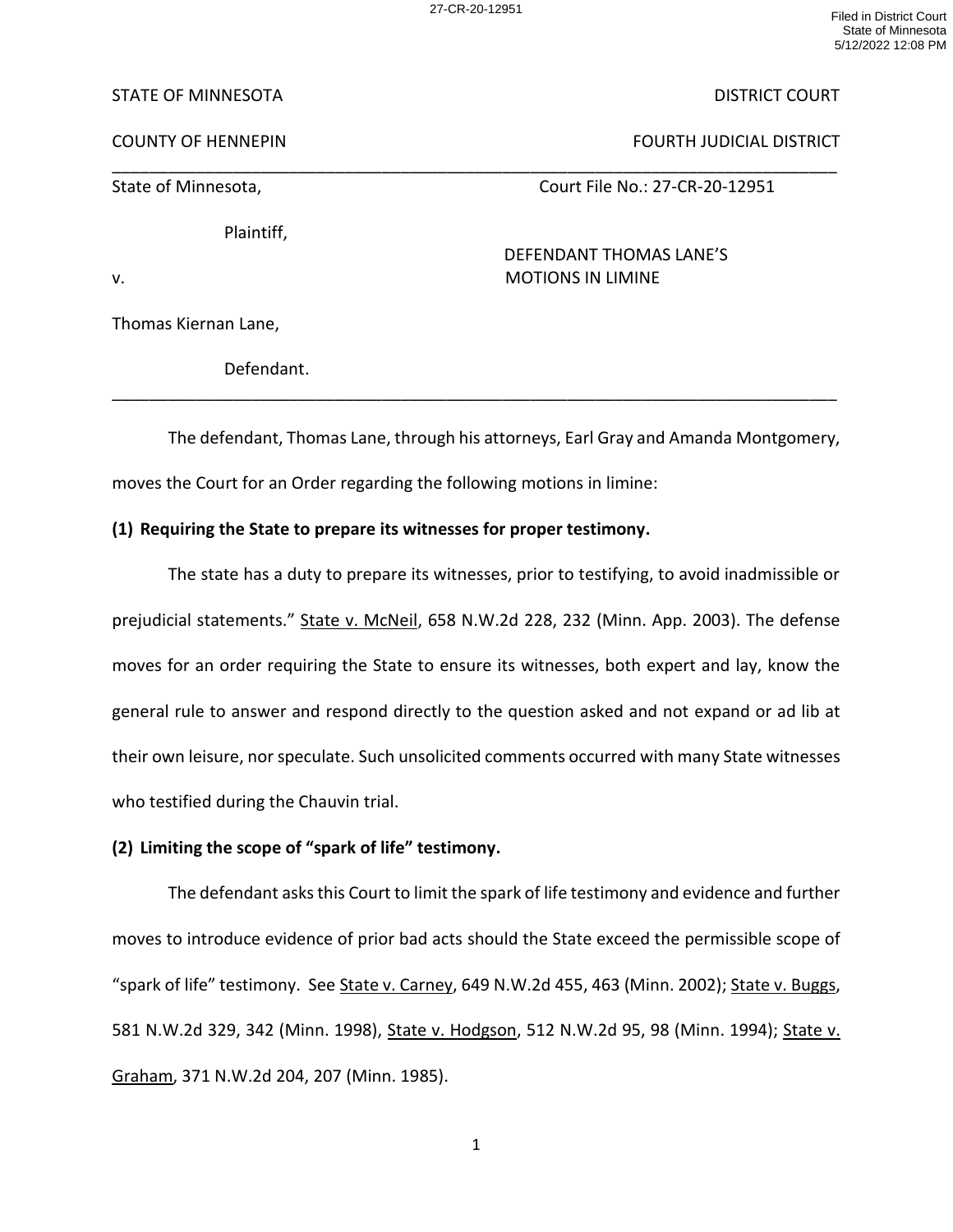### **(3) Prohibiting more than two use of force experts.**

More than two use of force experts is cumulative. As was done in the Chauvin trial, it is anticipated there will be several use of force "experts". After each opinion given, the probative value of the next is diminished. More than two use of force experts leads to an unfair advantage by the State due to the repeated opinions of the same magnitude used to persuade by illegitimate means. Also, after the cumulative testimony, the State will surely use the multiple expert opinions to solidify their case – because so many people said the same thing it is true, which is improper.

### **(4) Require the State to follow the general rules and rules of ethics during argument.**

There were several issues with improper argument in the Chauvin trial that surely amounted to prosecutorial misconduct according to Minnesota case law. Examples of misconduct: (1) calling the defense a "story", (2) referring to the defense as "nonsense", (3) asking the jury to put themselves in the shoes of another, (4) using the words "we" and "us" to align with the jury, and (5) interjecting personal opinion in closing argument by using "I think", "I submit" or "I suggest". We now ask this Court to order that the State follow the rules and avoid going down this road for a second time.

### **(5) Limiting the State's Rebuttal Argument.**

Limit the prosecution's rebuttal closing argument to a **direct** response to the defendants' closing arguments, and not allow them to re-argue their entire case or areas that were already argued in their primary closing argument. Minn. R. Crim. Pro., 26.03, Subd. 12(j). The rebuttal argument is a "reply" to the closing argument of the defense, it is not a second bite at the apple. Minn. Stat. §631.07. "Rebuttal evidence consists of that evidence which "explains, contradicts,

2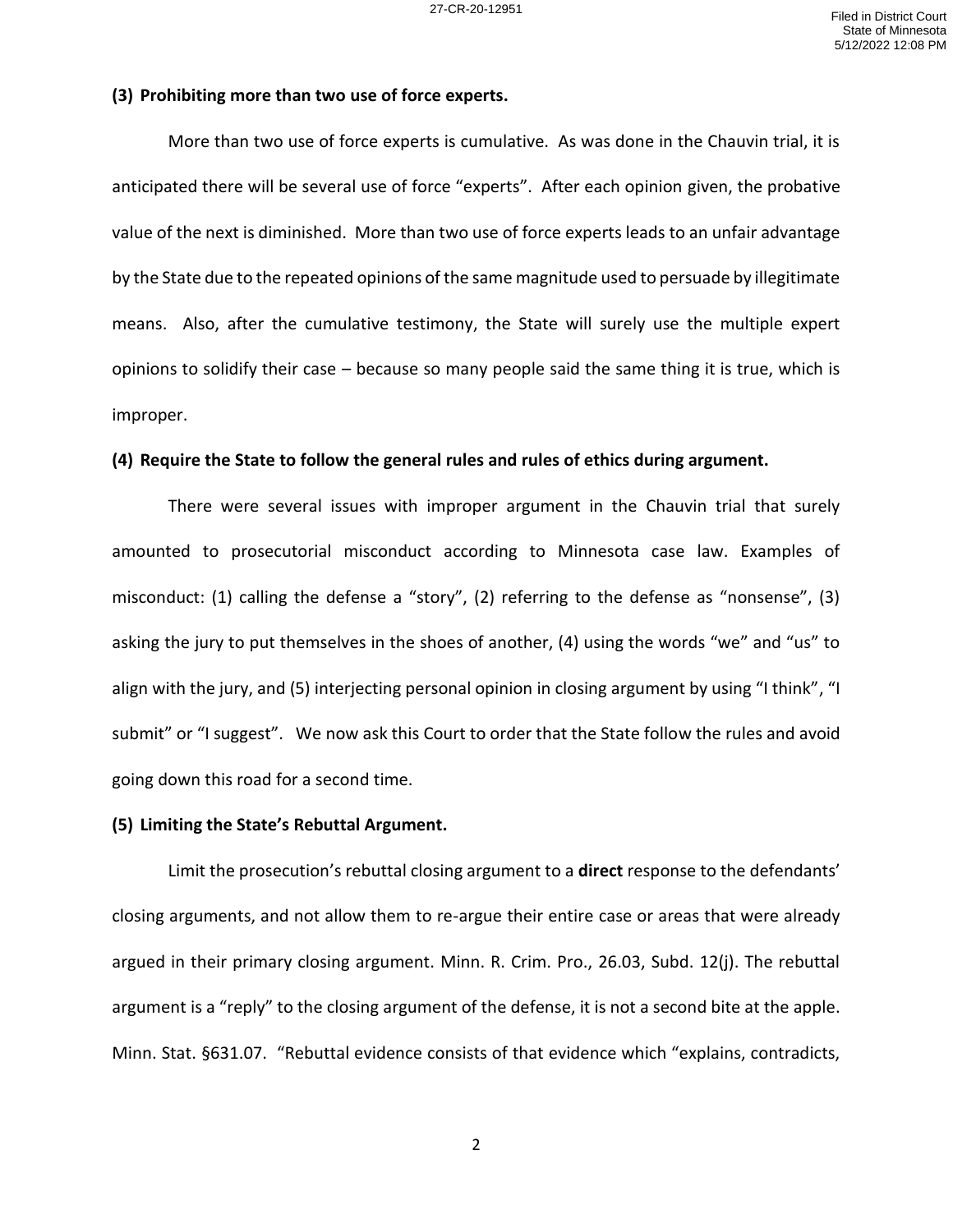or refutes the defendant's evidence."" State v. Williams, 586 N.W.2d 123(1998), *citing* State v. Swanson, 498 N.W.2d 435, 440 (Minn.1993).

Rule 26.03 was amended in the year 2000 to add automatic rebuttal for the State<sup>1</sup>. Prior to the year 2000, the State was required to motion the court if it wished to have a rebuttal argument, and the rebuttal was limited to when the defense made a misstatement of law or fact or a statement that was inflammatory or prejudicial. Under the new amended rule, allowing for automatic rebuttal argument, as noted in the advisory committee comments in the attachment, "this argument must be true rebuttal and is limited to directly responding to matters raised in the defendant's closing argument" …. "the court has the inherent power and duty to assure that any rebuttal or surrebuttal arguments stay within the limits of the rule and do not simply repeat matters from the earlier arguments or address matters not raised in earlier arguments".

The purpose of rebuttal argument is to respond directly to the defense argument with new argument not already touched on. The rationale of the amendment encompassing automatic rebuttal was to result in a more efficient and less confusing presentation to the jury. This allows the prosecution to address only the defenses raised by the defendant, rather than guessing in its preliminary argument.

### **(6) Surrebuttal Argument.**

If the State violates the rules of rebuttal argument or makes a "misstatement of the law or fact or a statement that is inflammatory or prejudicial", the defense will then move for surrebuttal argument under the rules. Minn. R. Crim. P. 26.03, Sudb. 12 (k).

<sup>&</sup>lt;sup>1</sup> See attached Order, with attached amendment, signed on February 11, 2000 by the Chief Justice of the Supreme Court of Minnesota.